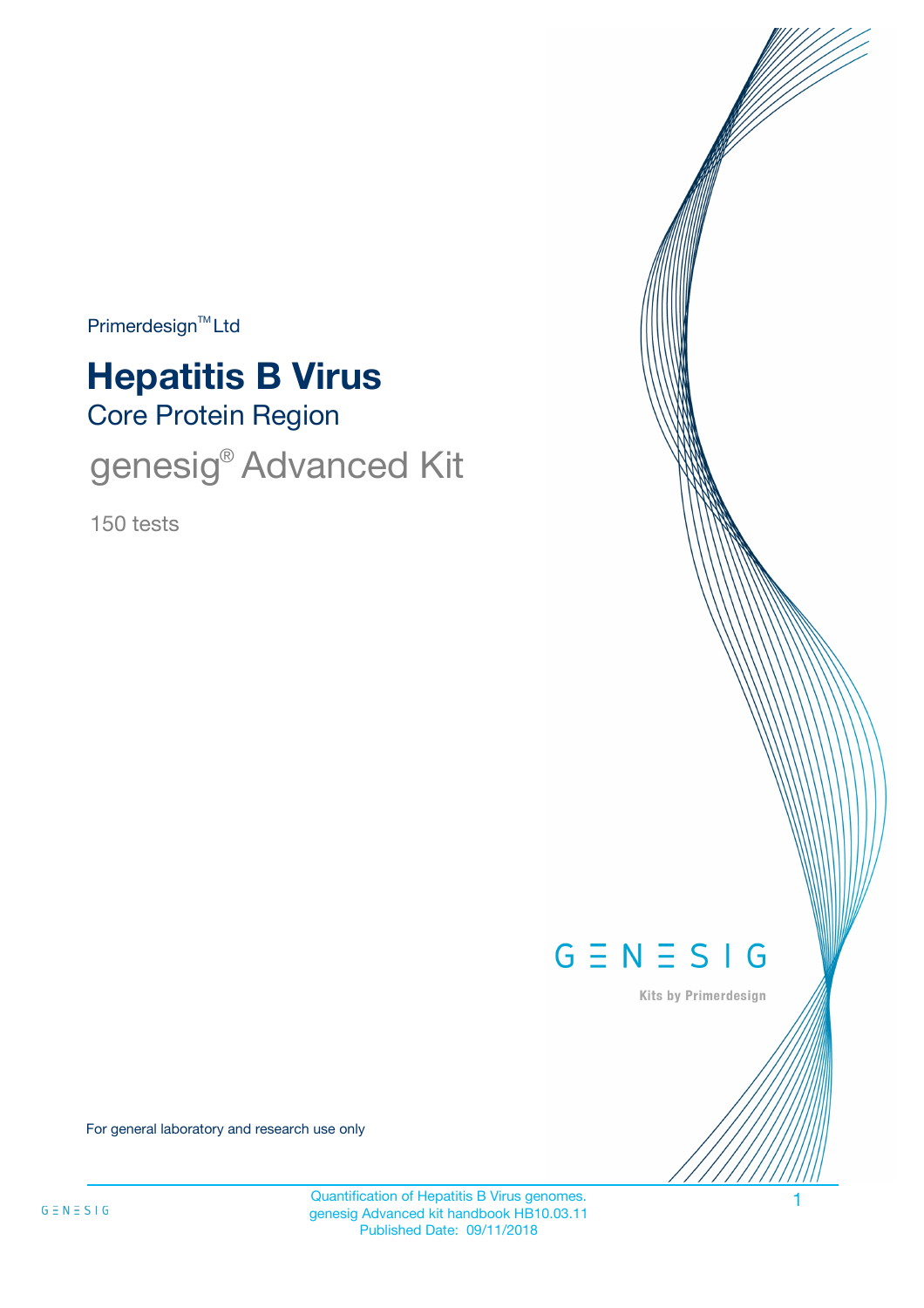# Introduction to Hepatitis B Virus

Originally known as serum hepatitis, hepatitis B has only been recognized as such since World War II, and has caused current epidemics in parts of Asia and Africa. Hepatitis B is recognized as endemic in China and various other parts of Asia. Over one-third of the world's population has been or is actively infected by hepatitis B virus (HBV).

The hepatitis B virus is a member of the Hepadnavirus family. It consists of a proteinaceous core particle containing the viral genome in the form of double stranded DNA with singlestranded regions and an outer lipid-based envelope with embedded proteins. The envelope proteins are involved in viral binding and release into susceptible cells. The inner capsid relocates the DNA genome to the cell's nucleus where viral mRNAs are transcribed. Three subgenomic transcripts encoding the envelope proteins are made, along with a poorly understood transcript encoding the X protein, whose function is still under debate.[3] A fourth pre-genomic RNA is transcribed, which is exported to the cytosol and translates the viral polymerase and core proteins. Polymerase and pre-genomic RNA are encapsidated in assembling core particles, where reverse transcription of the pre-genomic RNA to genomic DNA occurs by the polymerase protein. The mature core particle then exits the cell via normal secretory pathways, acquiring an envelope along the way. Hepatitis B is one of a few known non-retroviral viruses which employ reverse transcription as part of its replication process.

**References** 

1: Ryan KJ; Ray CG (editors) (2004). Sherris Medical Microbiology, 4th ed., McGraw Hill. ISBN 0838585299.

2: Alberts B, Johnson A, Lewis J, Raff M, Roberts K, Walter P (2002). Molecular Biology of the Cell, 4th, Garland. (via NCBI Bookshelf) ISBN 0815332181.

3: Zuckerman AJ (1996). Hepatitis Viruses. In: Barron's Medical Microbiology (Barron S et al, eds.), 4th ed., Univ of Texas Medical Branch. (via NCBI Bookshelf) ISBN 0-9631172-1-1.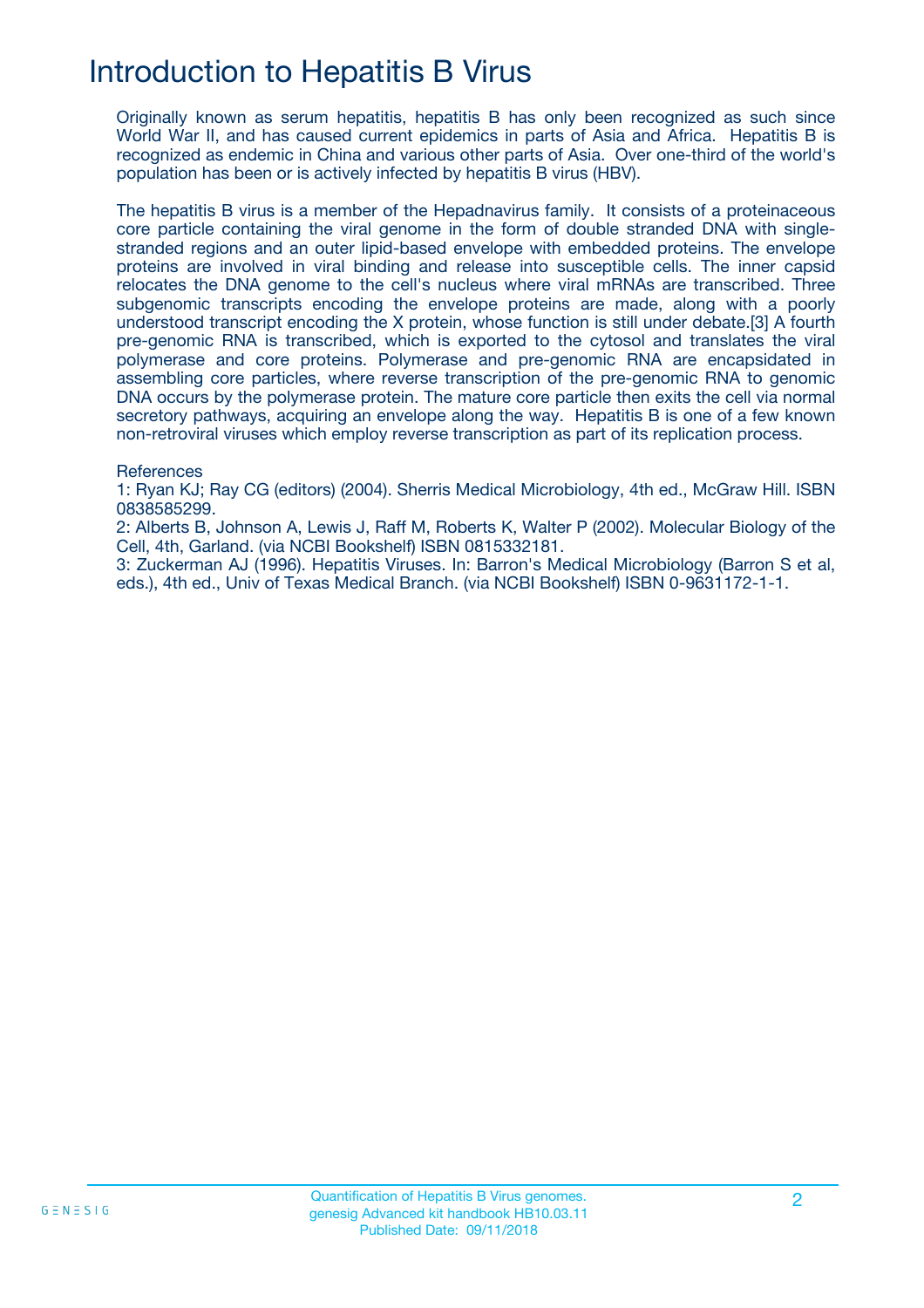# **Specificity**

The Primerdesign genesig Kit for Hepatitis B Virus (HBV) genomes is designed for the in vitro quantification of HBV genomes. The kit is designed to have a broad detection profile. Specifically, the primers represent 100% homology with over 95% of the NCBI database reference sequences available at the time of design.

The dynamics of genetic variation means that new sequence information may become available after the initial design. Primerdesign periodically reviews the detection profiles of our kits and when required releases new versions.

The target sequence (core) has previously been shown to be a good genetic marker for HBV detection in other real time PCR based studies (Lole KS et.al 2006). The primers and probe sequences in this kit have 100% homology with over 95% of reference sequences contained in the NCBI database based on a comprehensive bioinformatics analysis.

If you require further information, or have a specific question about the detection profile of this kit then please send an e.mail to enquiry@primerdesign.co.uk and our bioinformatics team will answer your question.

Table 1: Accession numbers for detected HBV isolates

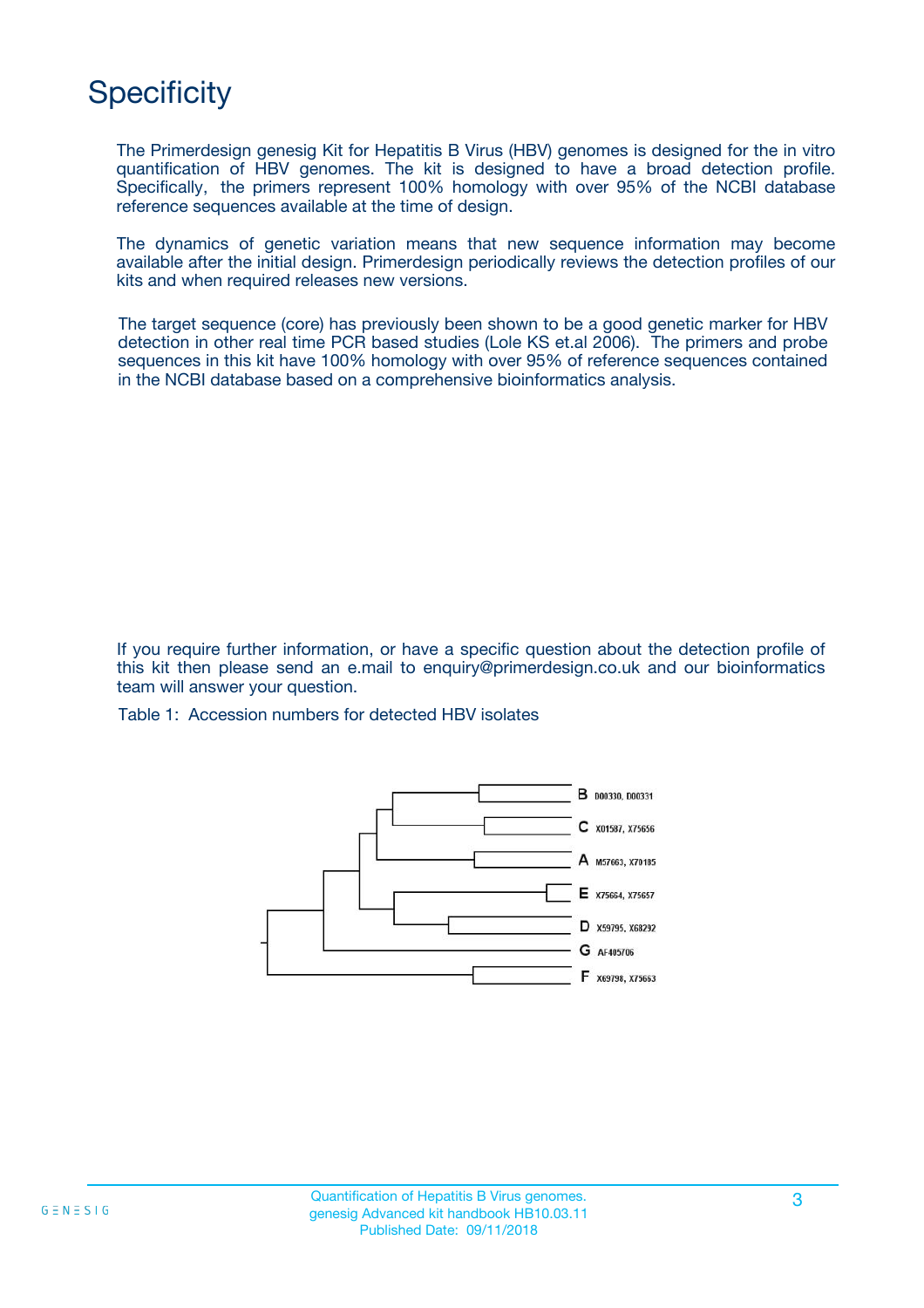### Kit contents

- **HBV specific primer/probe mix (150 reactions BROWN)** FAM labelled
- **HBV positive control template (for Standard curve RED)**
- **Internal extraction control primer/probe mix (150 reactions BROWN)** VIC labelled as standard
- **Internal extraction control DNA (150 reactions BLUE)**
- **Endogenous control primer/probe mix (150 reactions BROWN)** FAM labelled
- **RNase/DNase free water (WHITE)** for resuspension of primer/probe mixes
- **Template preparation buffer (YELLOW)** for resuspension of internal control template, positive control template and standard curve preparation

### Reagents and equipment to be supplied by the user

#### **Real-time PCR Instrument**

#### **Extraction kit**

This kit is recommended for use with genesig Easy DNA/RNA extraction kit. However, it is designed to work well with all processes that yield high quality RNA and DNA with minimal PCR inhibitors.

#### **oasig**TM **lyophilised or Precision**®**PLUS 2X qPCR Master Mix**

This kit is intended for use with oasig or PrecisionPLUS2X qPCR Master Mix.

**Pipettors and Tips**

**Vortex and centrifuge**

#### **Thin walled 1.5 ml PCR reaction tubes**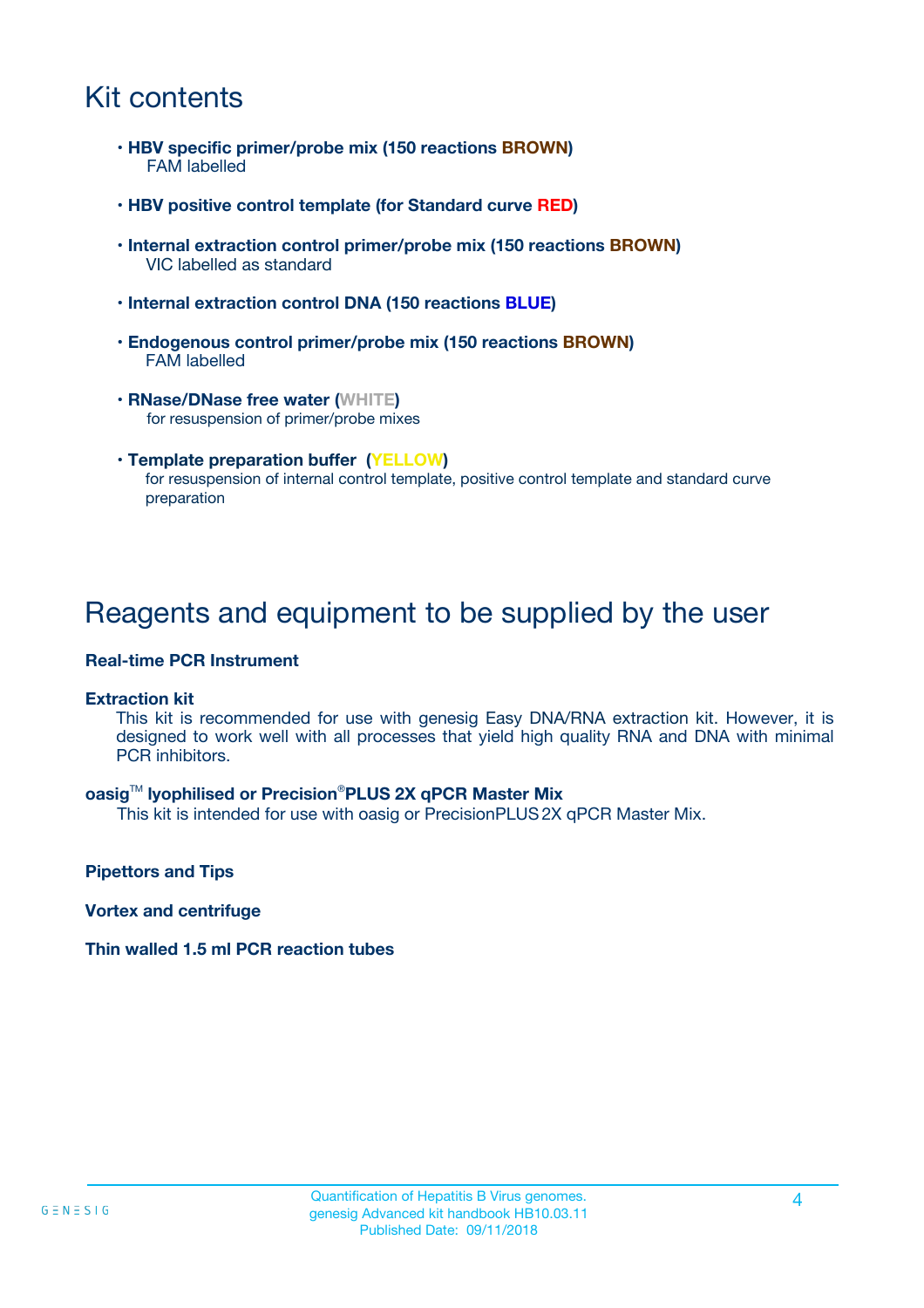### Kit storage and stability

This kit is stable at room temperature but should be stored at -20ºC on arrival. Once the lyophilised components have been resuspended they should not be exposed to temperatures above -20°C for longer than 30 minutes at a time and unnecessary repeated freeze/thawing should be avoided. The kit is stable for six months from the date of resuspension under these circumstances.

If a standard curve dilution series is prepared this can be stored frozen for an extended period. If you see any degradation in this serial dilution a fresh standard curve can be prepared from the positive control.

Primerdesign does not recommend using the kit after the expiry date stated on the pack.

### Suitable sample material

All kinds of sample material suited for PCR amplification can be used. Please ensure the samples are suitable in terms of purity, concentration, and DNA integrity (An internal PCR control is supplied to test for non specific PCR inhibitors). Always run at least one negative control with the samples. To prepare a negative-control, replace the template DNA sample with RNase/DNase free water.

### Dynamic range of test

Under optimal PCR conditions genesig HBV detection kits have very high priming efficiencies of >95% and can detect less than 100 copies of target template.

### Notices and disclaimers

This product is developed, designed and sold for research purposes only. It is not intended for human diagnostic or drug purposes or to be administered to humans unless clearly expressed for that purpose by the Food and Drug Administration in the USA or the appropriate regulatory authorities in the country of use. During the warranty period Primerdesign genesig detection kits allow precise and reproducible data recovery combined with excellent sensitivity. For data obtained by violation to the general GLP guidelines and the manufacturer's recommendations the right to claim under guarantee is expired. PCR is a proprietary technology covered by several US and foreign patents. These patents are owned by Roche Molecular Systems Inc. and have been sub-licensed by PE Corporation in certain fields. Depending on your specific application you may need a license from Roche or PE to practice PCR. Additional information on purchasing licenses to practice the PCR process may be obtained by contacting the Director of Licensing at Roche Molecular Systems, 1145 Atlantic Avenue, Alameda, CA 94501 or Applied Biosystems business group of the Applera Corporation, 850 Lincoln Centre Drive, Foster City, CA 94404. In addition, the 5' nuclease assay and other homogeneous amplification methods used in connection with the PCR process may be covered by U.S. Patents 5,210,015 and 5,487,972, owned by Roche Molecular Systems, Inc, and by U.S. Patent 5,538,848, owned by The Perkin-Elmer Corporation.

# Trademarks

Primerdesign™ is a trademark of Primerdesign Ltd.

genesig $^\circledR$  is a registered trademark of Primerdesign Ltd.

The PCR process is covered by US Patents 4,683,195, and 4,683,202 and foreign equivalents owned by Hoffmann-La Roche AG. BI, ABI PRISM® GeneAmp® and MicroAmp® are registered trademarks of the Applera Genomics (Applied Biosystems Corporation). BIOMEK® is a registered trademark of Beckman Instruments, Inc.; iCycler™ is a registered trademark of Bio-Rad Laboratories, Rotor-Gene is a trademark of Corbett Research. LightCycler™ is a registered trademark of the Idaho Technology Inc. GeneAmp®, TaqMan® and AmpliTaqGold® are registered trademarks of Roche Molecular Systems, Inc., The purchase of the Primerdesign™ reagents cannot be construed as an authorization or implicit license to practice PCR under any patents held by Hoffmann-LaRoche Inc.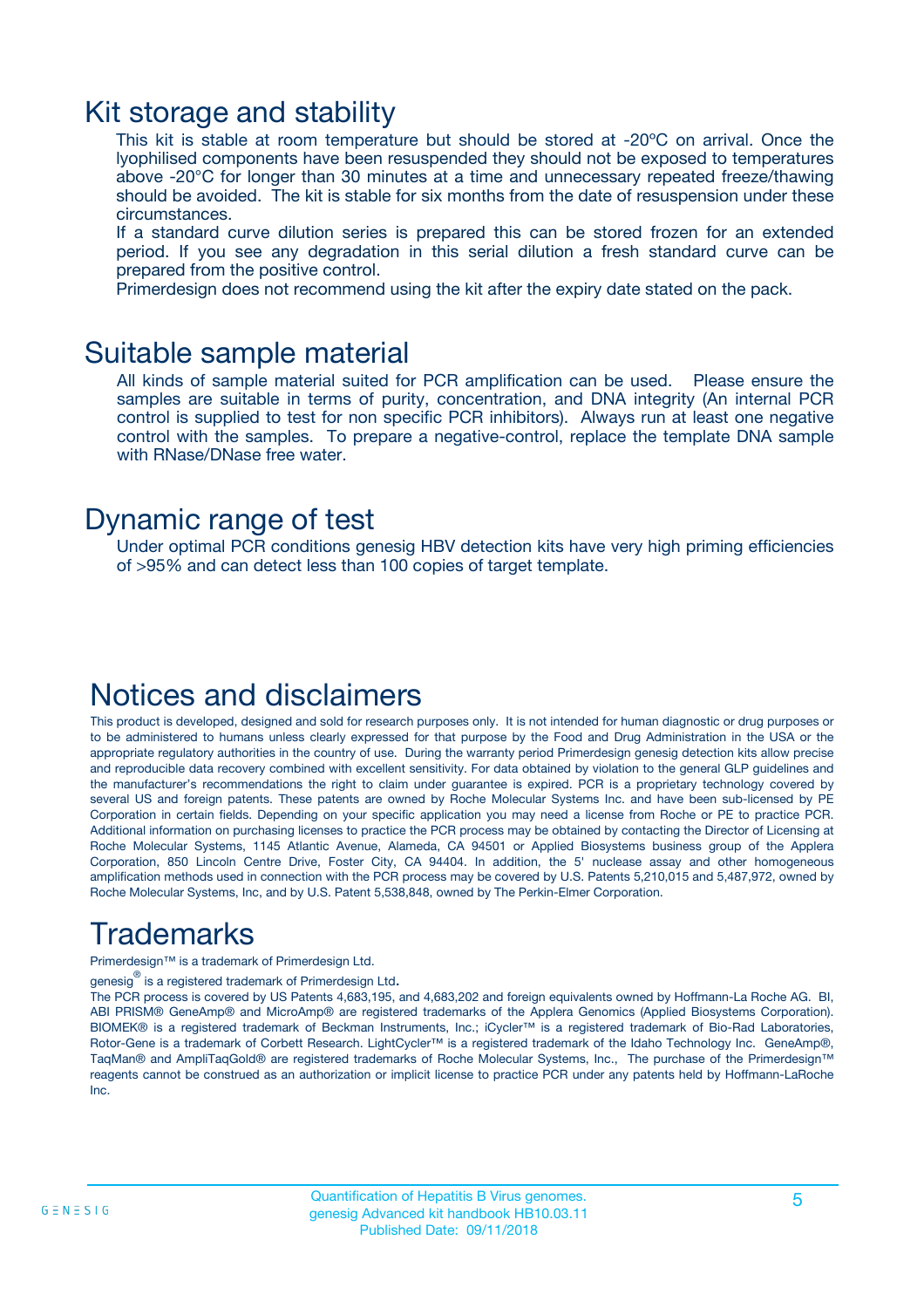### Principles of the test

#### **Real-time PCR**

A HBV specific primer and probe mix is provided and this can be detected through the FAM channel.

The primer and probe mix provided exploits the so-called TaqMan® principle. During PCR amplification, forward and reverse primers hybridize to the HBV DNA. A fluorogenic probe is included in the same reaction mixture which consists of a DNA probe labeled with a 5`-dye and a 3`-quencher. During PCR amplification, the probe is cleaved and the reporter dye and quencher are separated. The resulting increase in fluorescence can be detected on a range of qPCR platforms.

#### **Positive control**

For copy number determination and as a positive control for the PCR set up, the kit contains a positive control template. This can be used to generate a standard curve of HBV copy number / Cq value. Alternatively the positive control can be used at a single dilution where full quantitative analysis of the samples is not required. Each time the kit is used, at least one positive control reaction must be included in the run. A positive result indicates that the primers and probes for detecting the target HBV gene worked properly in that particular experimental scenario. If a negative result is obtained the test results are invalid and must be repeated. Care should be taken to ensure that the positive control does not contaminate any other kit component which would lead to false-positive results. This can be achieved by handling this component in a Post PCR environment. Care should also be taken to avoid cross-contamination of other samples when adding the positive control to the run. This can be avoided by sealing all other samples and negative controls before pipetting the positive control into the positive control well.

#### **Negative control**

To validate any positive findings a negative control reaction should be included every time the kit is used. For this reaction the RNase/DNase free water should be used instead of template. A negative result indicates that the reagents have not become contaminated while setting up the run.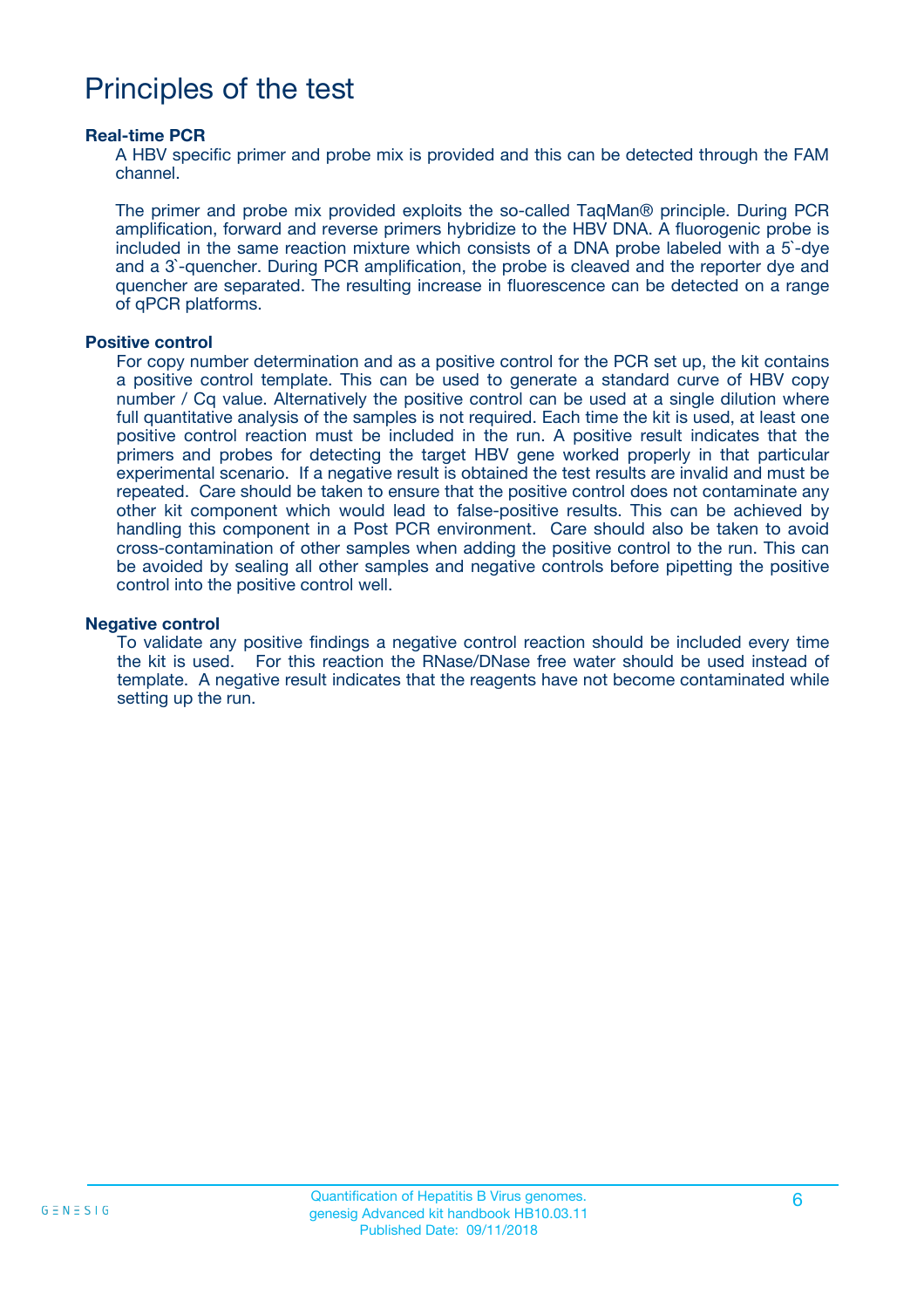#### **Internal DNA extraction control**

When performing DNA extraction, it is often advantageous to have an exogenous source of DNA template that is spiked into the lysis buffer. This control DNA is then co-purified with the sample DNA and can be detected as a positive control for the extraction process. Successful co-purification and qPCR for the control DNA also indicates that PCR inhibitors are not present at a high concentration.

A separate primer and probe mix are supplied with this kit to detect the exogenous DNA using qPCR. The primers are present at PCR limiting concentrations which allows multiplexing with the target sequence primers. Amplification of the control DNA does not interfere with detection of the HBV target DNA even when present at low copy number. The Internal control is detected through the VIC channel and gives a Cq value of 28+/-3.

#### **Endogenous control**

To confirm extraction of a valid biological template, a primer and probe mix is included to detect an endogenous gene. Detection of the endogenous control is through the FAM channel and it is NOT therefore possible to perform a multiplex with the HBV primers. A poor endogenous control signal may indicate that the sample did not contain sufficient biological material.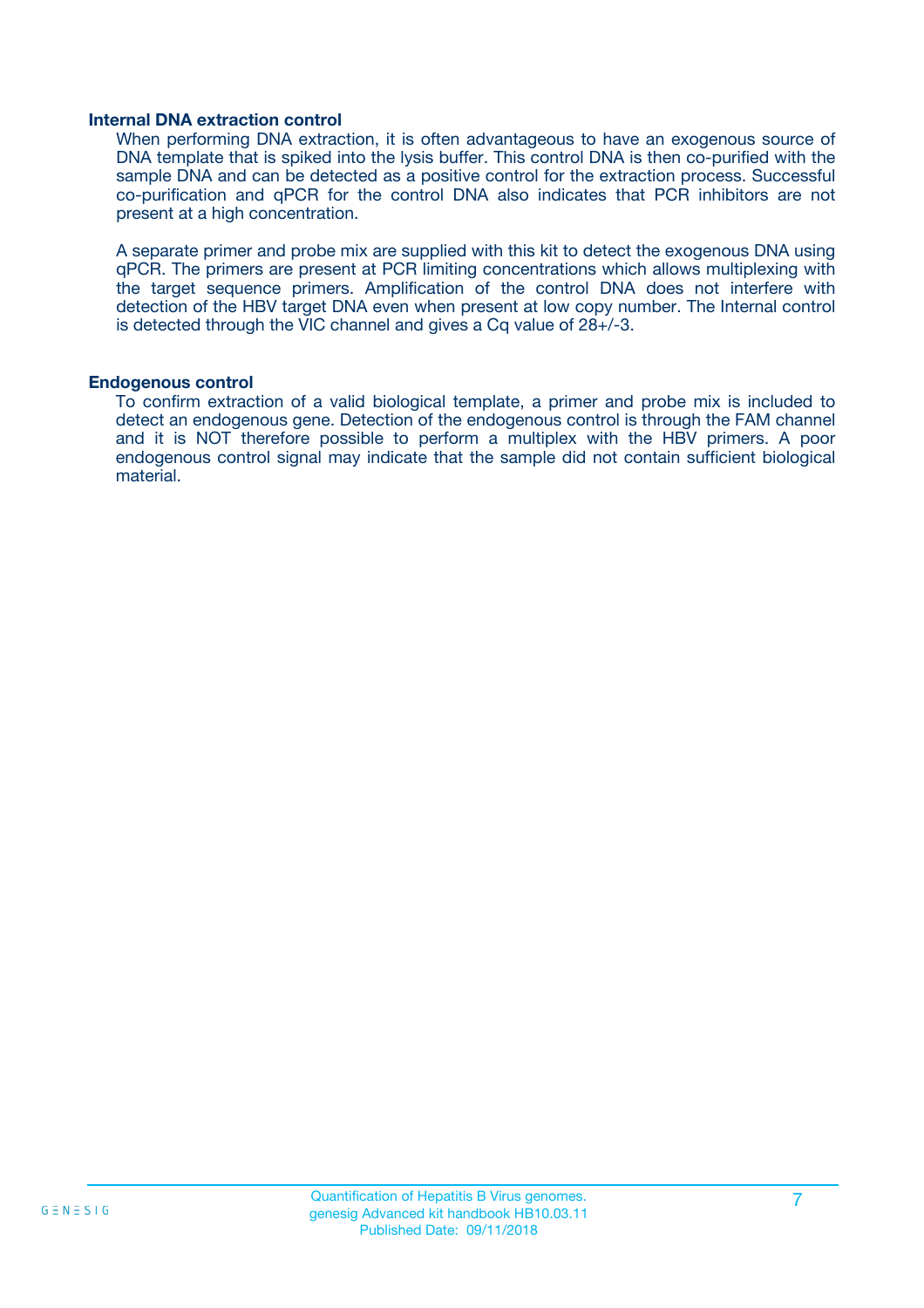### Resuspension protocol

To minimize the risk of contamination with foreign DNA, we recommend that all pipetting be performed in a PCR clean environment. Ideally this would be a designated PCR lab or PCR cabinet. Filter tips are recommended for all pipetting steps.

- **1. Pulse-spin each tube in a centrifuge before opening.** This will ensure lyophilised primer and probe mix is in the base of the tube and is not spilt upon opening the tube.
- **2. Resuspend the primer/probe mixes in the RNase/DNase free water supplied, according to the table below:**

To ensure complete resuspension, vortex each tube thoroughly.

| Component - resuspend in water                       |             |  |
|------------------------------------------------------|-------------|--|
| <b>Pre-PCR pack</b>                                  |             |  |
| HBV primer/probe mix (BROWN)                         | $165$ µl    |  |
| Internal extraction control primer/probe mix (BROWN) | $165$ $\mu$ |  |
| Endogenous control primer/probe mix (BROWN)          | $165$ µl    |  |

**3. Resuspend the internal control template and positive control template in the template preparation buffer supplied, according to the table below:** To ensure complete resuspension, vortex each tube thoroughly.

| Component - resuspend in template preparation buffer |          |  |
|------------------------------------------------------|----------|--|
| <b>Pre-PCR heat-sealed foil</b>                      |          |  |
| Internal extraction control DNA (BLUE)               |          |  |
| <b>Post-PCR heat-sealed foil</b>                     |          |  |
| HBV Positive Control Template (RED) *                | $500$ µl |  |

\* This component contains high copy number template and is a VERY significant contamination risk. It must be opened and handled in a separate laboratory environment, away from the other components.

### DNA extraction

The internal extraction control DNA can be added either to the DNA lysis/extraction buffer or to the DNA sample once it has been resuspended in lysis buffer.

**DO NOT add the internal extraction control DNA directly to the unprocessed biological sample as this will lead to degradation and a loss in signal.**

- **1. Add 4µl of the Internal extraction control DNA (BLUE) to each sample in DNA lysis/extraction buffer per sample.**
- **2. Complete DNA extraction according to the manufacturers protocols.**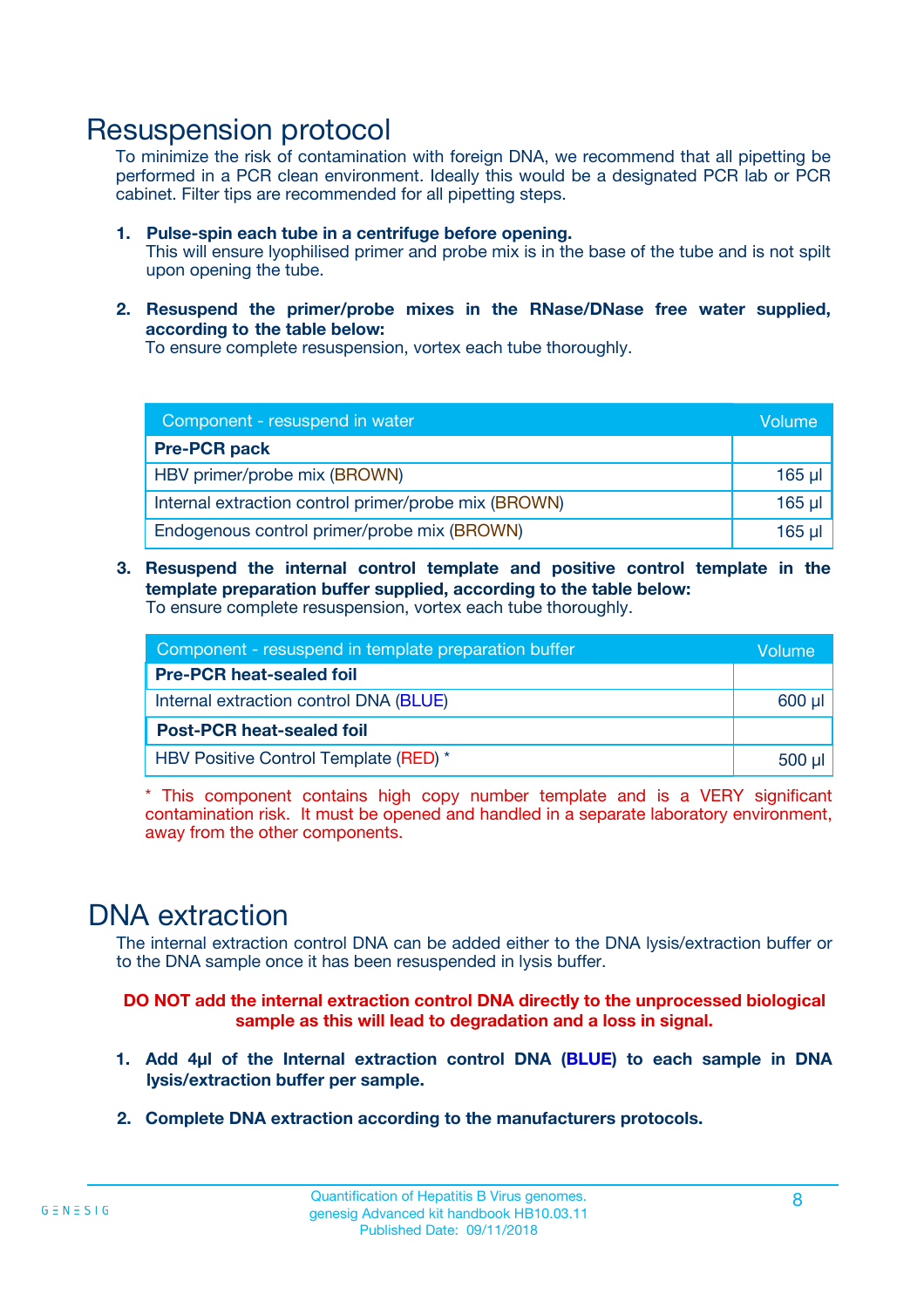# qPCR detection protocol

**1. For each DNA sample prepare a reaction mix according to the table below:** Include sufficient reactions for positive and negative controls.

| Component                                            | Volume   |
|------------------------------------------------------|----------|
| oasig or PrecisionPLUS 2X qPCR Master Mix            | 10 $\mu$ |
| HBV primer/probe mix (BROWN)                         | 1 µI     |
| Internal extraction control primer/probe mix (BROWN) | 1 µl     |
| <b>RNase/DNase free water (WHITE)</b>                | $3 \mu$  |
| <b>Final Volume</b>                                  | 15 µl    |

**2. For each DNA sample prepare an endogenous control reaction according to the table below (Optional):**

**This control reaction will provide useful information regarding the quality of the biological sample.**

| Component                                   | Volume   |
|---------------------------------------------|----------|
| oasig or PrecisionPLUS 2X qPCR Master Mix   | $10 \mu$ |
| Endogenous control primer/probe mix (BROWN) | 1 µI     |
| <b>RNase/DNase free water (WHITE)</b>       | $4 \mu$  |
| <b>Final Volume</b>                         | 15 µl    |

- **3. Pipette 15µl of each mix into individual wells according to your qPCR experimental plate set up.**
- **4. Prepare sample DNA templates for each of your samples.**
- **5. Pipette 5µl of DNA template into each well, according to your experimental plate set up.**

For negative control wells use 5µl of RNase/DNase free water. The final volume in each well is 20ul.

**6. If a standard curve is included for quantitative analysis, prepare a reaction mix according to the table below:**

| Component                                 | Volume  |
|-------------------------------------------|---------|
| oasig or PrecisionPLUS 2X qPCR Master Mix | 10 µl   |
| HBV primer/probe mix (BROWN)              | 1 µI    |
| <b>RNase/DNase free water (WHITE)</b>     | $4 \mu$ |
| <b>Final Volume</b>                       | 15 µl   |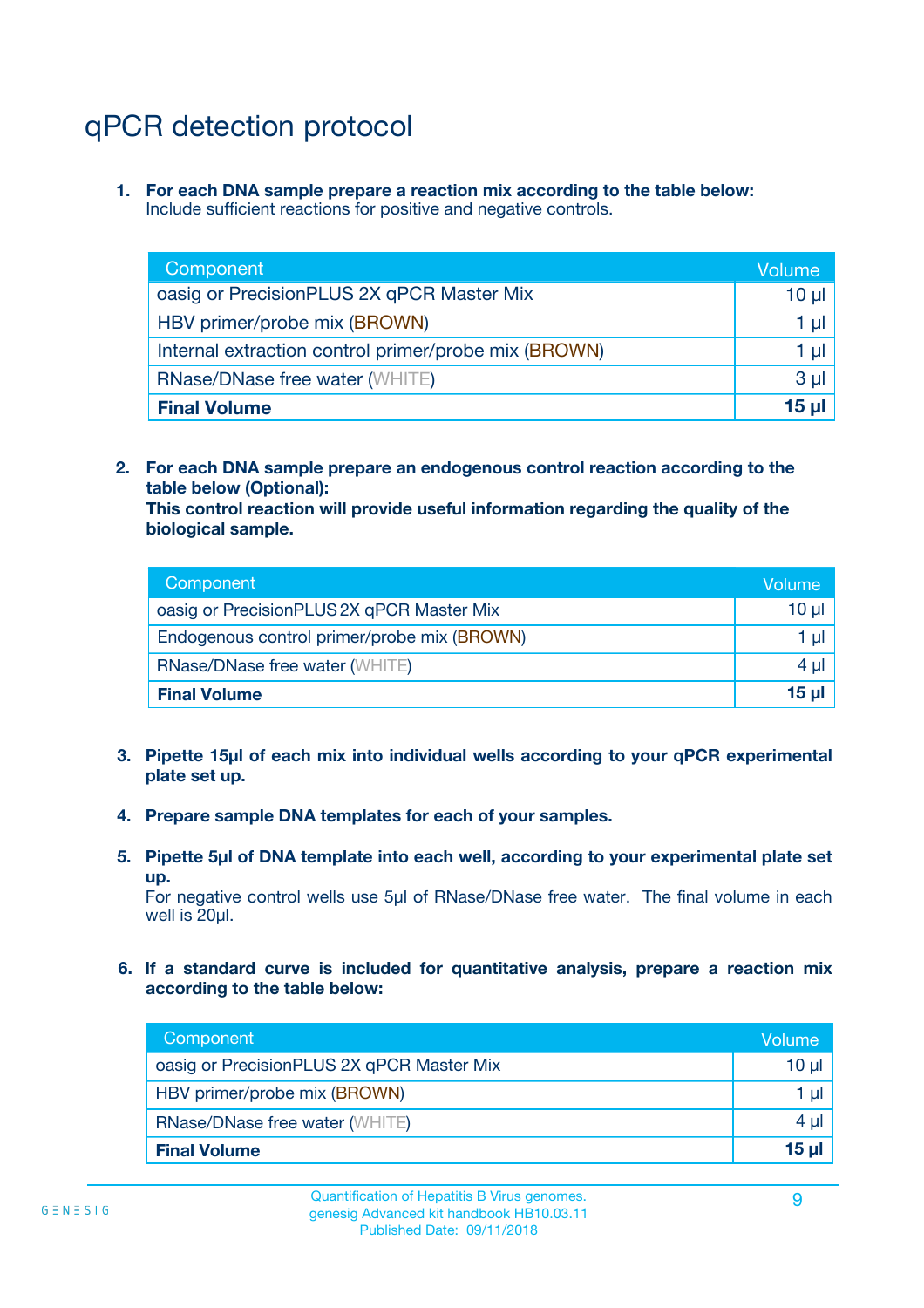#### **7. Preparation of standard curve dilution series.**

- 1) Pipette 90µl of template preparation buffer into 5 tubes and label 2-6
- 2) Pipette 10µl of Positive Control Template (RED) into tube 2
- 3) Vortex thoroughly
- 4) Change pipette tip and pipette 10µl from tube 2 into tube 3
- 5) Vortex thoroughly

Repeat steps 4 and 5 to complete the dilution series

| <b>Standard Curve</b>         | Copy Number*           |
|-------------------------------|------------------------|
| Tube 1 Positive control (RED) | $2 \times 10^5$ per µl |
| Tube 2                        | $2 \times 10^4$ per µl |
| Tube 3                        | $2 \times 10^3$ per µl |
| Tube 4                        | $2 \times 10^2$ per µl |
| Tube 5                        | 20 per µl              |
| Tube 6                        | 2 per µl               |

\*The quantitative results produced by the genesig HBV kit can be converted to International Units by multiplying copy numbers by 0.41. This conversion factor was developed using RNA/DNA extracted (where applicable) from the WHO International Standard for HBV.

Users of this kit are advised that the conversion factor serves as a guide. For the highest level of accuracy, it is best practice to calculate conversion factors independently using the WHO International Standard. If unsure, please contact your local sales representative for details regarding the generation of the conversion factor to ensure it is applied in the most appropriate fashion.

**8. Pipette 5µl of standard template into each well for the standard curve according to your experimental plate set up.**

The final volume in each well is 20µl.

# qPCR amplification protocol

Amplification conditions using oasig or PrecisionPLUS 2X qPCR Master Mix.

|             | <b>Step</b>              | <b>Time</b>     | Temp  |
|-------------|--------------------------|-----------------|-------|
|             | Enzyme activation        | 2 min           | 95 °C |
| Cycling x50 | Denaturation             | 10 <sub>s</sub> | 95 °C |
|             | <b>DATA COLLECTION</b> * | 60 s            | 60 °C |

\* Fluorogenic data should be collected during this step through the FAM and VIC channels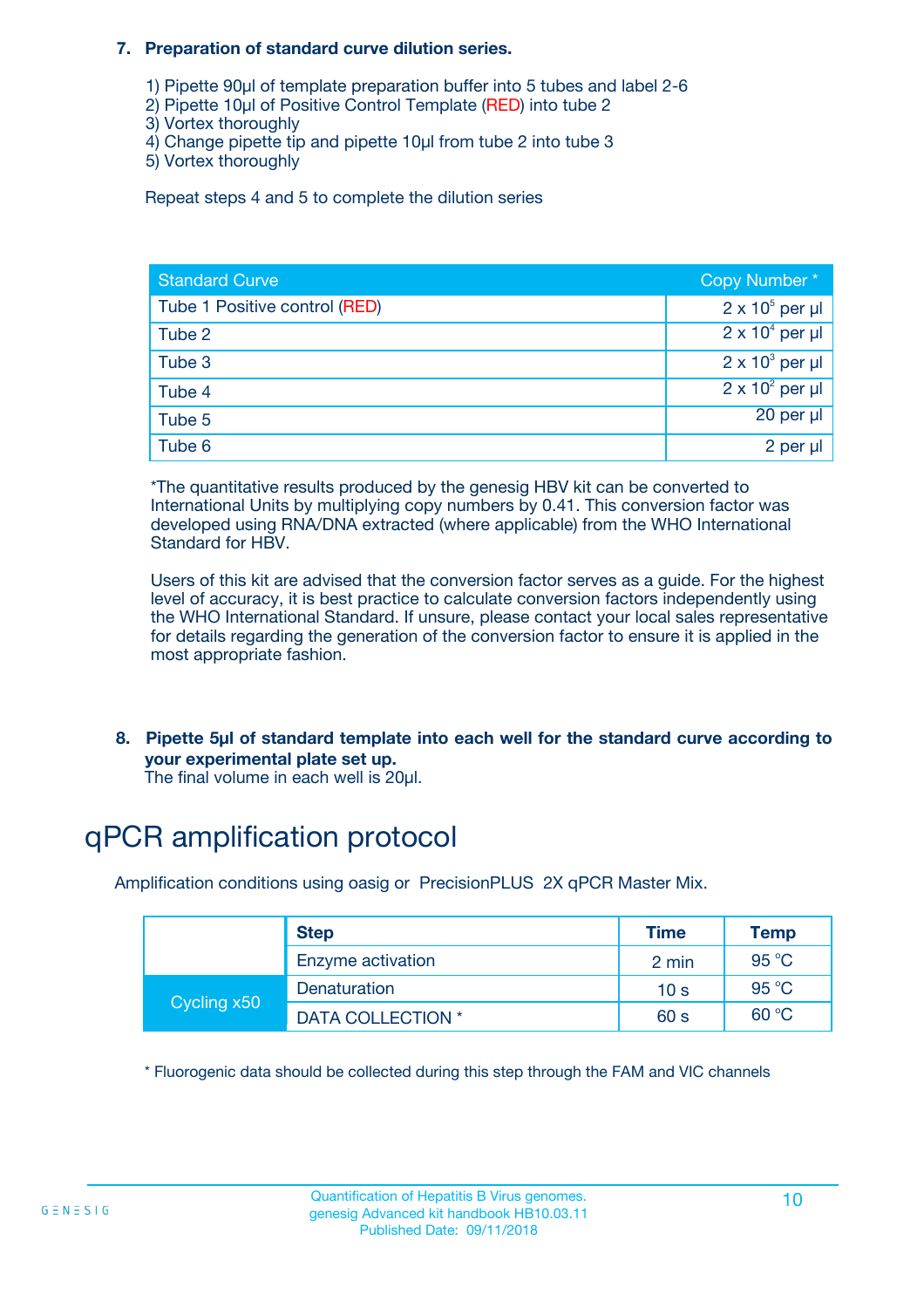# Interpretation of results

| <b>Target</b><br>(FAM) | <b>Internal</b><br>control<br>(NIC) | <b>Positive</b><br>control | <b>Negative</b><br>control | Interpretation                                                                                                  |
|------------------------|-------------------------------------|----------------------------|----------------------------|-----------------------------------------------------------------------------------------------------------------|
| $\leq 30$              | $+ 1 -$                             | ÷                          |                            | <b>POSITIVE QUANTITATIVE RESULT</b><br>calculate copy number                                                    |
| > 30                   | ٠                                   | ÷                          |                            | <b>POSITIVE QUANTITATIVE RESULT</b><br>calculate copy number                                                    |
| > 30                   |                                     | ÷                          |                            | <b>POSITIVE QUALITATIVE RESULT</b><br>do not report copy number as this<br>may be due to poor sample extraction |
|                        | ÷                                   | ÷                          |                            | <b>NEGATIVE RESULT</b>                                                                                          |
| $+ 1 -$                | $+ 1 -$                             | ÷                          | $\leq$ 35                  | <b>EXPERIMENT FAILED</b><br>due to test contamination                                                           |
| $+$ / -                | $+ 1 -$                             | ÷                          | > 35                       | $\star$                                                                                                         |
|                        |                                     | ÷                          |                            | <b>SAMPLE PREPARATION FAILED</b>                                                                                |
|                        |                                     |                            | $+$ /                      | <b>EXPERIMENT FAILED</b>                                                                                        |

Positive control template (**RED**) is expected to amplify between Cq 16 and 23. Failure to satisfy this quality control criterion is a strong indication that the experiment has been compromised.

\*Where the test sample is positive and the negative control is positive with a  $Ca > 35$ , the sample must be reinterpreted based on the relative signal strength of the two results:



If the sample amplifies  $>$  5 Cq earlier than the negative control then the sample should be reinterpreted (via the table above) with the negative control verified as negative.



If the sample amplifies  $< 5$  Cq earlier than the negative control then the positive sample result is invalidated and<br>the result should be determined  $the$  result should be inconclusive due to test contamination. The test for this sample should be repeated.